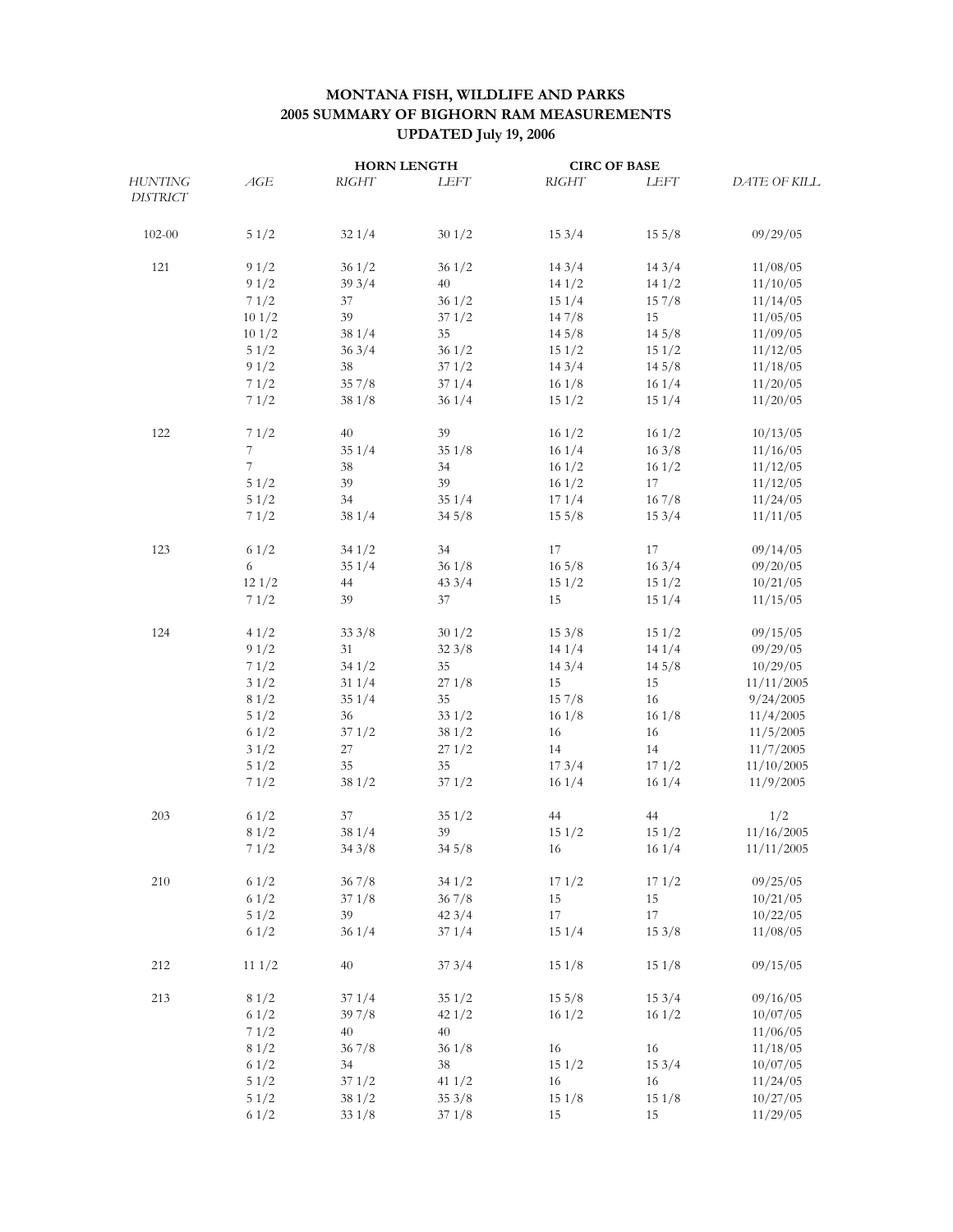| 216        | 51/2           | 341/2 | 345/8           | 157/8  | 157/8           | 10/22/05   |
|------------|----------------|-------|-----------------|--------|-----------------|------------|
|            | 41/2           | 325/8 | 337/8           | 161/8  | 161/2           | 10/23/05   |
|            | $\overline{4}$ | 351/2 | 35              | 161/2  | 16              | 10/20/05   |
|            | 3              | 353/8 | 355/8           | 167/8  | 167/8           | 10/26/05   |
|            | 71/2           | 401/4 | 395/8           | 161/2  | 163/8           | 10/28/05   |
|            | 6              | 35    | 353/4           | 151/2  | 151/2           | 10/30/05   |
|            | 51/2           | 341/2 | 36              | 151/2  | 153/8           | 10/22/05   |
|            |                |       |                 |        |                 |            |
| 250        | 61/2           | 355/8 | 353/4           | 14.5/8 | 143/8           | 11/06/05   |
|            | 81/2           | 321/4 | 321/2           | 14     | 14              | 11/16/05   |
| 261        | 51/2           | 351/8 | 345/8           | 153/8  | 151/4           | 10/12/05   |
|            | 71/2           | 341/8 | 341/4           | 145/8  | 143/4           | 10/28/05   |
| 270        | 51/2           | 411/8 | $36\frac{5}{8}$ | 163/4  | $16\frac{5}{8}$ | 10/8/2005  |
|            | 71/2           | 41    | 38 5/8          | 151/2  | 151/2           | 9/27/2005  |
|            | 71/2           | 411/4 | 41              | 143/8  | 141/2           | 10/29/2005 |
|            | 51/2           | 41    | 37              | 161/2  | 163/8           | 10/29/2005 |
|            | 61/2           | 371/2 | 38              | 161/4  | 161/4           | 10/6/2005  |
|            | 71/2           | 363/4 | 363/8           | 153/4  | 155/8           | 11/6/2005  |
|            | 71/2           | 391/2 | 383/8           | 151/2  | 153/4           | 11/17/2005 |
|            | 61/2           | 383/4 | 39              | 16     | 153/4           | 9/15/2005  |
|            | 31/2           | 331/4 | 321/4           | 141/8  | 141/8           | Found Dead |
|            | 71/2           | 357/8 | 373/8           | 143/4  | 143/4           | Found Dead |
|            |                |       |                 |        |                 |            |
| 283        | 81/2           | 393/4 | 383/4           | 141/2  | 141/2           | 11/3/2005  |
|            | 71/2           | 38    | 38              | 151/4  | 151/2           | 11/12/2005 |
|            | 41/2           | 315/8 | 313/4           | 15     | 15              | 11/17/2005 |
| 340-00     | 51/2           | 35    | 347/8           | 151/8  | 151/4           | 10/22/2005 |
| 380        | 51/2           | 377/8 | 371/2           | 163/8  | 163/8           | 9/24/2005  |
|            | 71/2           | 363/8 | 37              | 153/8  | 151/2           | 10/7/2005  |
| 381        | 61/2           | 351/4 | 347/8           | 141/2  | 141/2           | 11/6/2005  |
| 441        | 71/2           | 331/2 | 351/2           | 151/2  | 151/2           | 9/16/2005  |
|            | 101/2          | 371/8 | 37              | 151/8  | 151/8           | 10/18/2005 |
|            |                |       |                 |        |                 |            |
| 455        | 81/2           | 35    | 391/2           | 141/2  | 15              | 9/27/2005  |
| 500        | 61/2           | 391/4 | 301/4           | 141/4  | 14              | 11/19/2005 |
| 501        | 7              | 301/2 | 293/4           | 131/2  | 141/4           | 9/15/2005  |
|            | $\overline{7}$ | 31    | 291/2           | 131/4  | 131/4           | 9/19/2005  |
| $501 - 10$ | 41/2           | 29    | 291/4           | 141/2  | 147/8           | 9/27/2005  |
| 503        | 7              | 291/2 | 291/4           | 131/4  | 131/8           | 10/21/2005 |
|            | 8              | 331/4 | 331/4           | 143/4  | 15              | 11/17/2005 |
|            | 81/2           | 301/2 | 341/2           | 151/4  | 153/8           | 12/10/2005 |
|            | 101/2          | 243/4 | 267/8           | 131/2  | 131/4           | 8/3/2005   |
| $503 - 10$ | 31/2           | 27    | 26              | 143/8  | 141/2           | 11/3/2005  |
| 622        | 9              | 341/4 | 351/2           | 155/8  | 155/8           | 9/23/2005  |
|            | 71/2           | 323/4 | 321/4           | 151/4  | 15              | 10/22/2005 |
|            | 81/2           | 36    | 311/2           | 161/4  | 16              | 11/24/2005 |
|            | 51/2           | 33    | 361/2           | 145/8  | 147/8           | 11/19/2005 |
|            |                |       |                 |        |                 |            |
| 680        | 61/2           | 415/8 | 401/4           | 17     | 17              | 9/18/2005  |
|            | 41/2           | 36    | 351/8           | 16     | 157/8           | 9/14/2005  |
|            | 91/2           | 371/8 | 351/8           | 147/8  | 143/4           | 10/30/2005 |